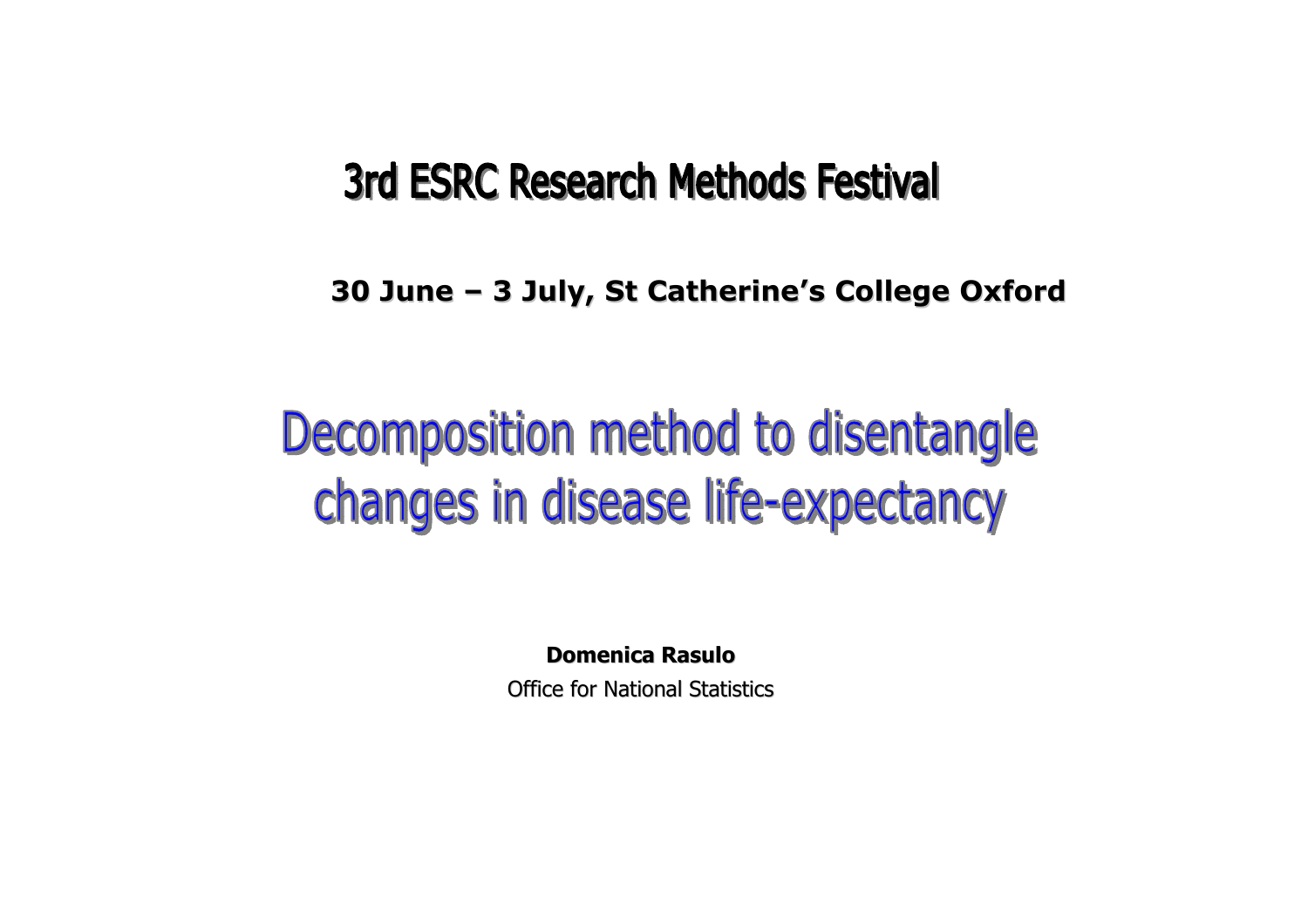# **Background Background**

Life expectancy represents the expected number of years to be lived and is computed by using death and population counts

It does not indicate whether people live in good or bad health (e.g. the same number of years can be lived with or without diseases)

Using measures of disease prevalence, the number of years to be lived can be partitioned in years into with and without diseases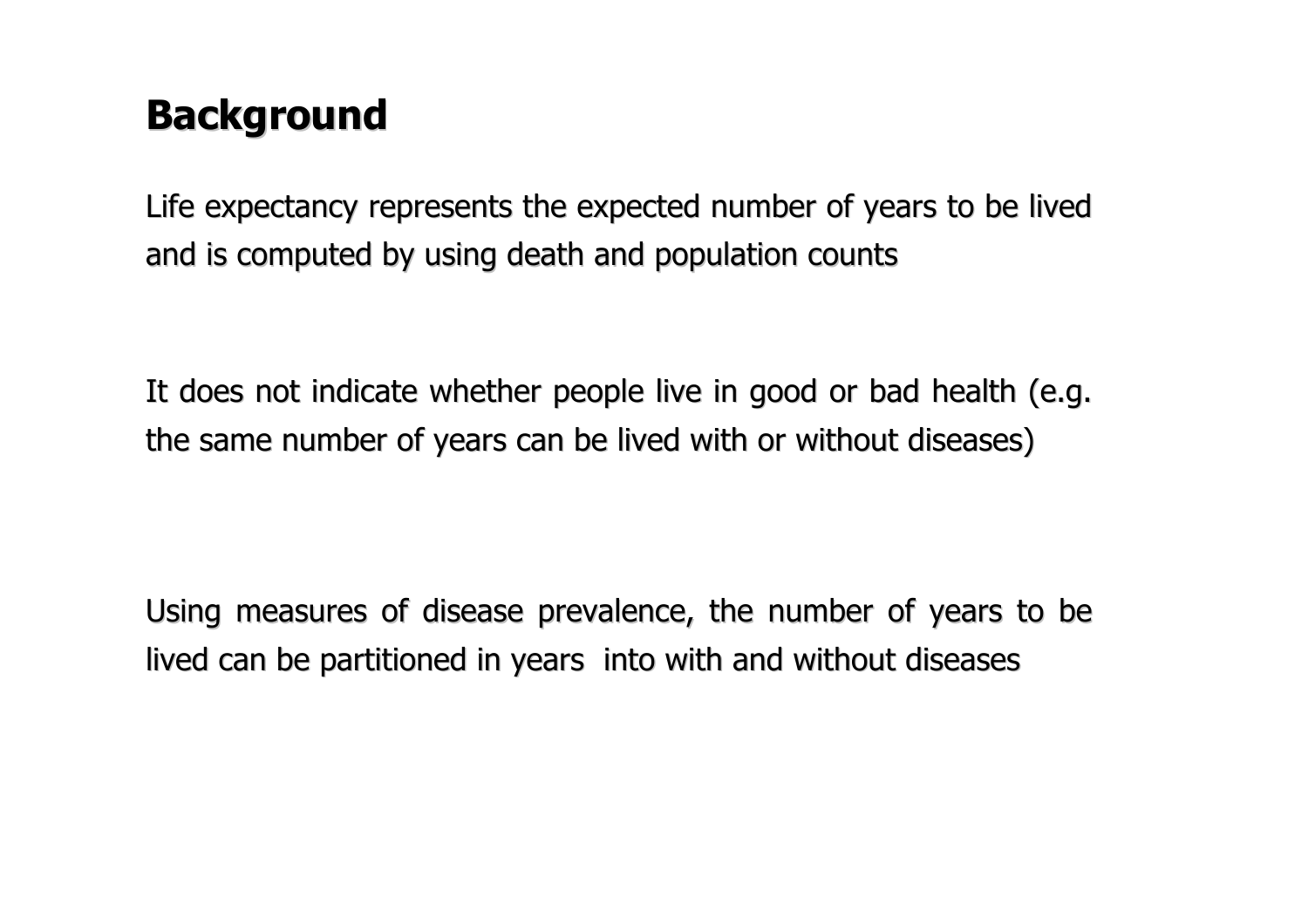#### **Years of life with Years of life with 'disability disability' in England in England**

|       |                 | MALES, birth        |                       | FEMALES, birth  |                     |                       |  |  |
|-------|-----------------|---------------------|-----------------------|-----------------|---------------------|-----------------------|--|--|
| Years | Life expectancy | LE without limiting | LE with limiting long | Life expectancy | LE without limiting | LE with limiting long |  |  |
|       | (LE)            | long term illness   | term illness          | (LE)            | long term illness   | term illness          |  |  |
|       |                 |                     |                       |                 |                     |                       |  |  |
| 1991  | 73.4            | 59.4                | 13.9                  | 78.9            | 61.8                | 17.0                  |  |  |
| 1992  | 73.6            | 59.7                | 13.9                  | 79.0            | 61.9                | 17.1                  |  |  |
| 1993  | 73.9            | 59.4                | 14.5                  | 79.2            | 61.7                | 17.5                  |  |  |
| 1994  | 74.1            | 59.4                | 14.6                  | 79.3            | 61.7                | 17.6                  |  |  |
| 1995  | 74.3            | 59.2                | 15.1                  | 79.5            | 61.6                | 17.9                  |  |  |
| 1996  | 74.5            | $\cdots$            | $\cdots$              | 79.6            | $\cdots$            | $\cdots$              |  |  |
| 1997  | 74.8            | 59.1                | 15.6                  | 79.8            | 60.8                | 19.0                  |  |  |
| 1998  | 75.0            | $\cdots$            | $\cdots$              | 79.9            | $\cdots$            | $\cdots$              |  |  |
| 1999  | 75.3            | 60.6                | 14.7                  | 80.1            | 62.6                | 17.5                  |  |  |
| 2000  | 75.6            | $\cdots$            | $\cdots$              | 80.3            | $\cdots$            | $\cdots$              |  |  |
| 2001  | 76.0            | 60.8                | 15.1                  | 80.6            | 62.9                | 17.7                  |  |  |
|       |                 |                     |                       |                 |                     |                       |  |  |

Source: ONS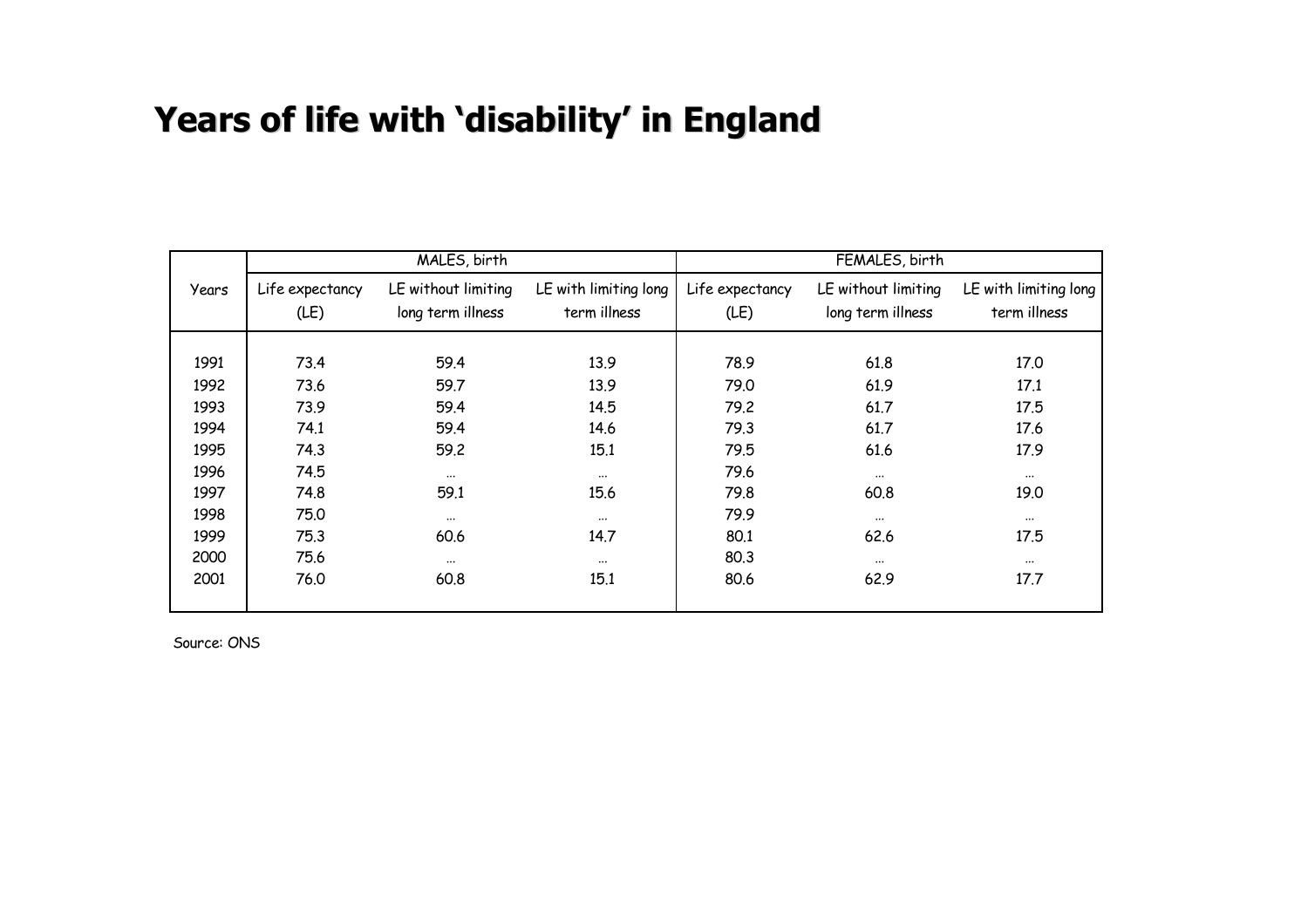#### **Years of life with Years of life with 'disability disability' in England (indexed values) in England (indexed values)**

|       |                      | MALES, birth - Index number (base=1991)  |                                       | FEMALES, birth - Index number (base=1991) |                                          |                                       |  |  |
|-------|----------------------|------------------------------------------|---------------------------------------|-------------------------------------------|------------------------------------------|---------------------------------------|--|--|
| Years | Life expectancy (LE) | LE without limiting<br>long term illness | LE with limiting long<br>term illness | Life expectancy (LE)                      | LE without limiting<br>long term illness | LE with limiting<br>long term illness |  |  |
| 1991  | 100.0                | 100.0                                    | 100.0                                 | 100.0                                     | 100.0                                    | 100.0                                 |  |  |
| 1992  | 100.3                | 100.4                                    | 99.9                                  | 100.1                                     | 100.1                                    | 100.4                                 |  |  |
| 1993  | 100.7                | 100.0                                    | 103.9                                 | 100.4                                     | 99.8                                     | 102.9                                 |  |  |
| 1994  | 100.9                | 100.0                                    | 104.9                                 | 100.5                                     | 99.8                                     | 103.1                                 |  |  |
| 1995  | 101.3                | 99.6                                     | 108.6                                 | 100.8                                     | 99.5                                     | 105.3                                 |  |  |
| 1996  | 101.5                | $\cdots$                                 | $\cdots$                              | 100.9                                     | $\cdots$                                 | $\cdots$                              |  |  |
| 1997  | 101.9                | 99.5                                     | 112.2                                 | 101.1                                     | 98.3                                     | 111.3                                 |  |  |
| 1998  | 102.2                | $\cdots$                                 | $\cdots$                              | 101.3                                     | $\cdots$                                 | $\cdots$                              |  |  |
| 1999  | 102.6                | 101.9                                    | 105.6                                 | 101.5                                     | 101.2                                    | 102.8                                 |  |  |
| 2000  | 103.1                | $\cdots$                                 | $\cdots$                              | 101.9                                     | $\cdots$                                 | $\cdots$                              |  |  |
| 2001  | 103.5                | 102.4                                    | 108.5                                 | 102.2                                     | 101.6                                    | 104.1                                 |  |  |

Source: Analysis of ONS data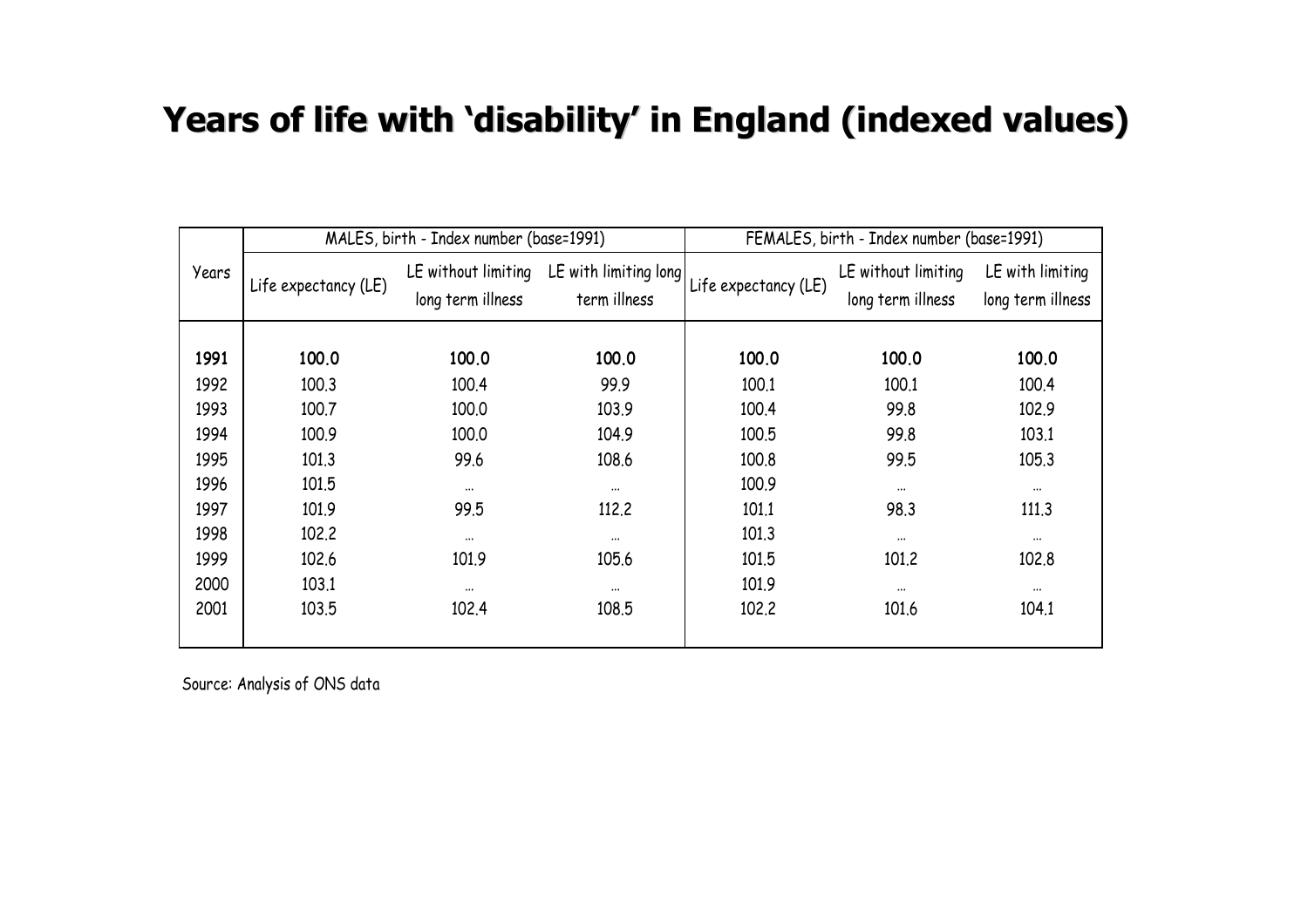# **Policy issues arising Policy issues arising**

The burden on the health system might be underestimated if only 'long term limiting illness (e.g. disability) ' is considered

People may have a long term illness but not consider it 'limiting' but they still may:

- $\Box$  take medicine regularly
- $\Box$  require hospitalisation
- $\Box$  require hospital visits
- a) Can we circumvent this by using a more general definition of illness?
- b) Can we break the years in ill health down into different conditions e.g. in order to estimate economic cost?
- c) People might have more than one disease so need to be able to deal with co-morbidity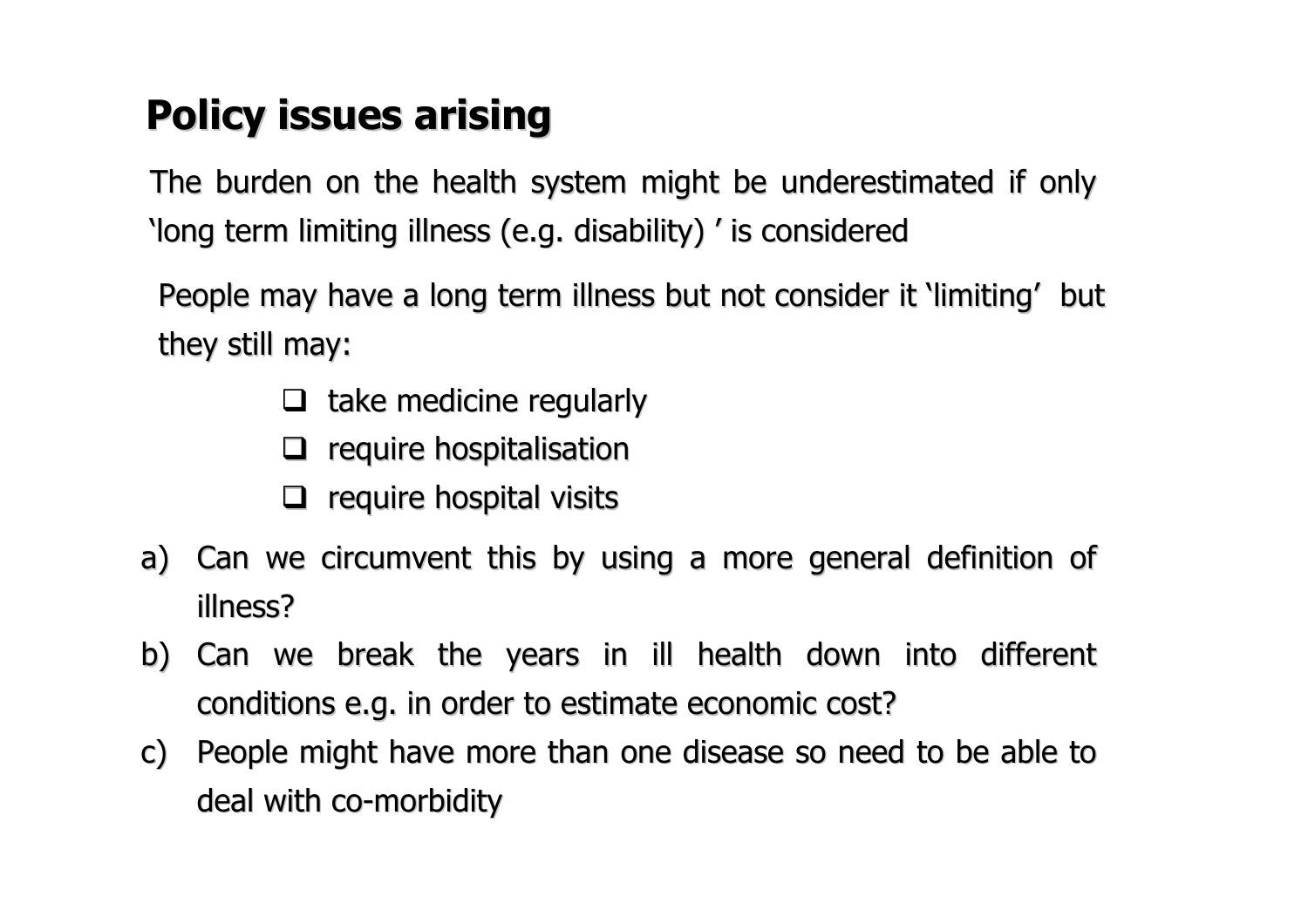# **Objectives Objectives**

Decompose the differences over time and between the sexes in the life expectancy with disease by applying the Nussleder  $\&$ Looman method (2004)

Include co-morbidity in the analysis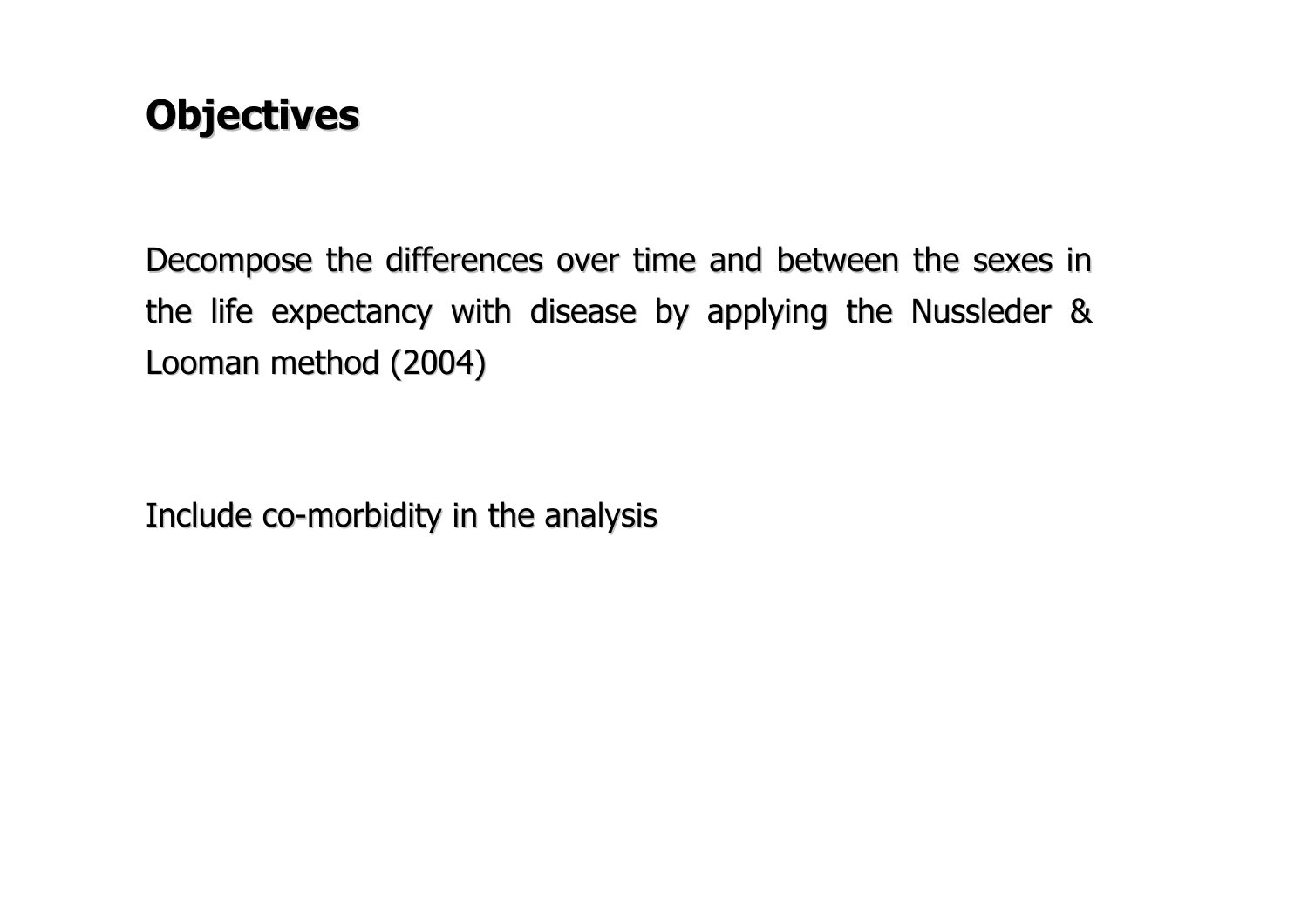# **Methodology Methodology**

The diseases affecting a change in life expectancy with disease can be identified using decomposition methods (e.g. Nussleder & Looman 2004)

Life expectancy with disease is computed by using mortality and disease rates (Sullivan 1971)

Changes over time can be decomposed by separating mortality and disease effects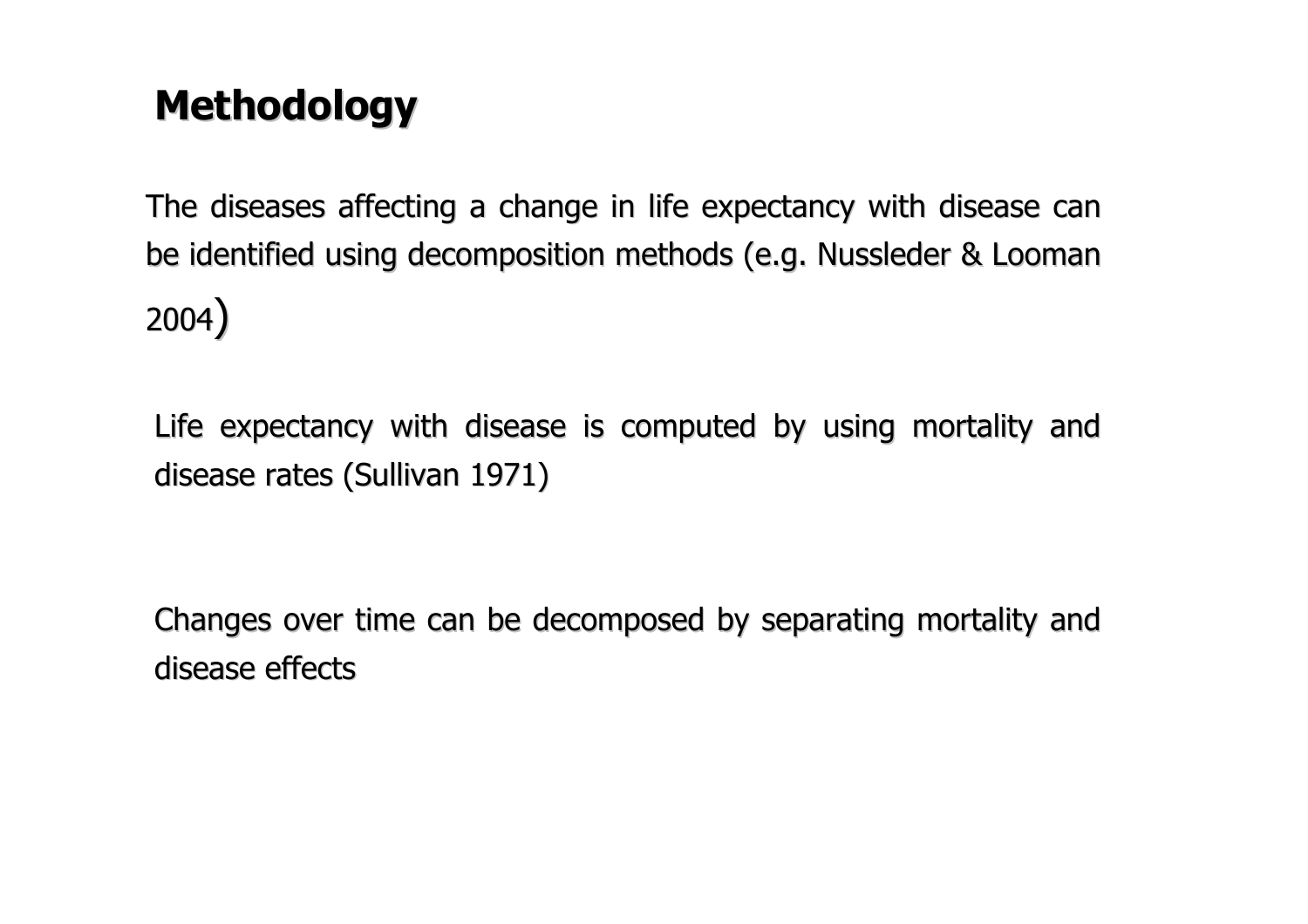# **Decomposition**

#### **(Arriaga Arriaga1989, Nussleder Nussleder& Looman 2004)**

Let us suppose that life expectancy with disease has changed between time t and time  $t+n$ 

The change is attributable to a change in the number of personyears with disease  $(L_{dis})$  which can be decomposed as follows

$$
\Delta L_{\mathrm{Dis}}=\left(\frac{L_{\mathrm{life}}^{\mathrm{t+n}}+L_{\mathrm{life}}^{\mathrm{t}}}{2}\right)*\left(\!\pi_{\mathrm{Dis}}^{\mathrm{t+n}}-\pi_{\mathrm{Dis}}^{\mathrm{t}}\right)+\left(\frac{\pi_{\mathrm{Dis}}^{\mathrm{t+n}}+\pi_{\mathrm{Dis}}^{\mathrm{t}}}{2}\right)*\left(\!L_{\mathrm{Life}}^{\mathrm{t+n}}-L_{\mathrm{Life}}^{\mathrm{t}}\right)
$$

Where the difference between the  $\pi_{\mathsf{Dis}}$  depends on the change of the prevalence of each cause of disease, and the difference between the L<sub>Life</sub> depends on the change of each cause of death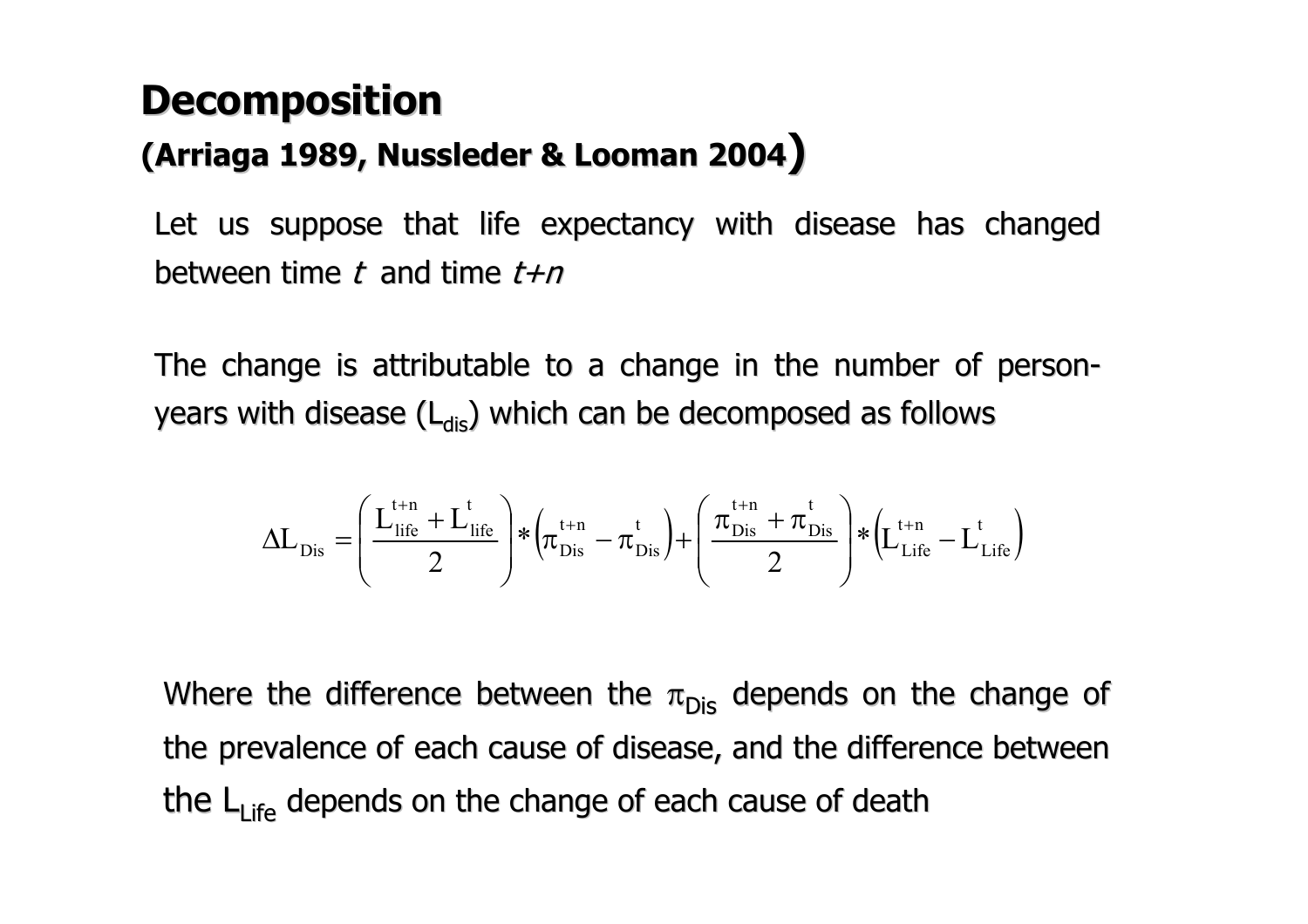### **Data used Data used**

ONS (death and population counts)

Health Survey for England (disease prevalence)

Analysis performed on the most complete data series available from ONS and the Health Survey for England:

1991 - 2005

The Health Survey for England has included from 1991 people aged 16 and above:

 $\Box$  All the analysis performed on people 16+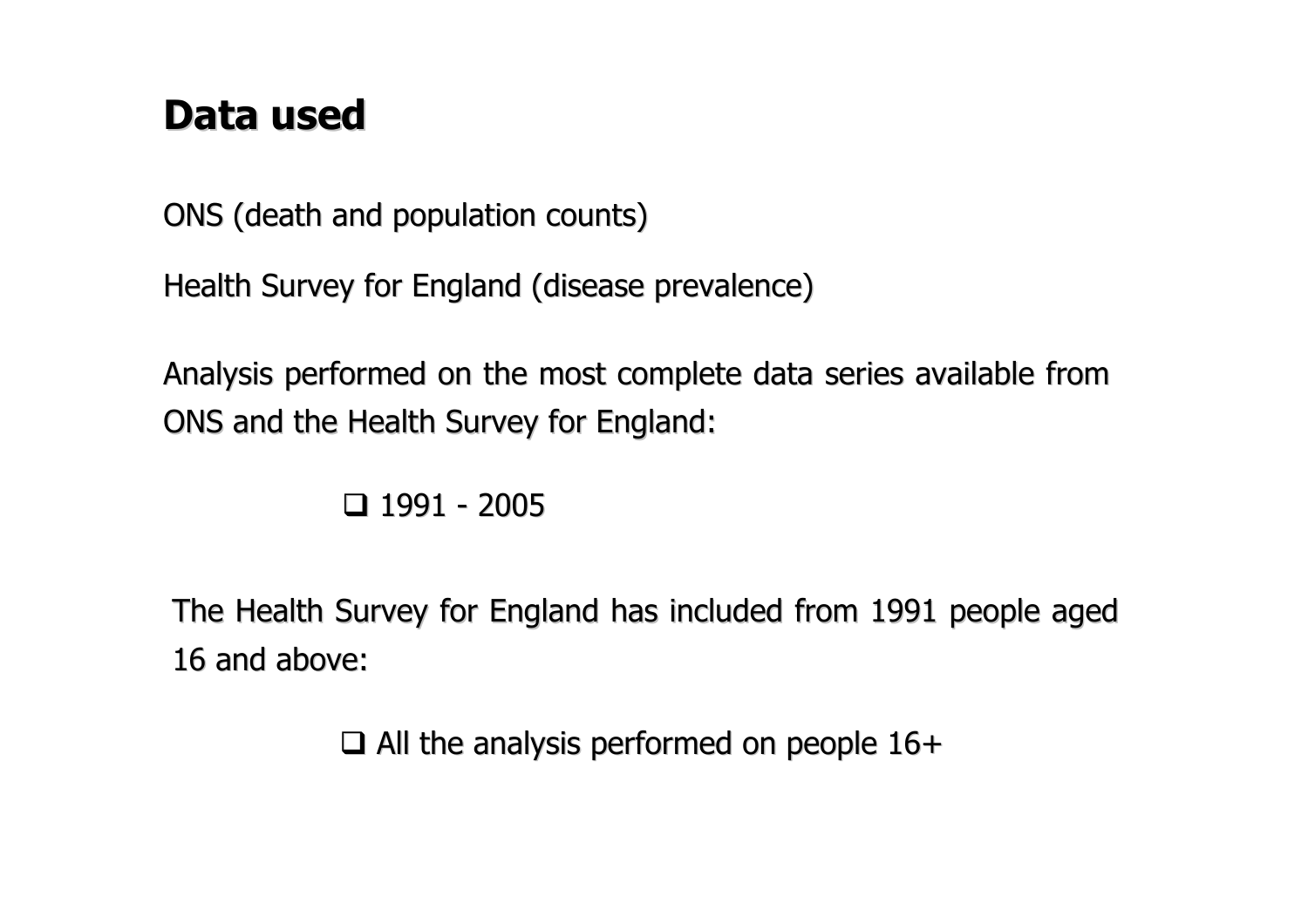# **Classification of causes of disease/death Classification of causes of disease/death**

|                | Causes of death                  | Groups         | Label of the group              |
|----------------|----------------------------------|----------------|---------------------------------|
|                |                                  |                |                                 |
| 1              | Infectious & parasitic diseases  | 1              | <b>Infectious disease</b>       |
| $\overline{c}$ | <b>Accidents</b>                 | $\overline{c}$ | <b>Accidents &amp; Injuries</b> |
| 3              | <b>Suicides</b>                  | $\overline{c}$ | <b>Accidents &amp; Injuries</b> |
| $\overline{4}$ | <b>Neoplasms</b>                 | 3              | Cancers                         |
| 5              | Endocrine & immunity disorders   | 6              | Other chronic diseases          |
| 6              | <b>Blood diseases</b>            | 6              | Other chronic diseases          |
| $\overline{7}$ | Mental disorders                 | 5              | Respiratory & Other             |
| 8              | Nervous system                   | 6              | Other chronic diseases          |
| 9              | Circulatory system               | 4              | <b>Circulatory system</b>       |
| 10             | Respiratory system               | 5              | Respiratory & Other             |
| 11             | Digestive system                 | 5              | Respiratory & Other             |
| 12             | Genitourinary system             | 6              | Other chronic diseases          |
| 13             | Pregnancy complications          | 6              | Other chronic diseases          |
| 14             | Skin diseases                    | 6              | Other chronic diseases          |
| 15             | Musculoskeletal diseases         | 5              | Respiratory & Other             |
| 16             | Congenital anomalies             | 6              | Other chronic diseases          |
| 17             | Conditions from perinatal period | 6              | Other chronic diseases          |
| 18             | Ill-defined conditions           | 6              | Other chronic diseases          |
| 19             | Diseases of the eye              | 6              | Other chronic diseases          |
| 20             | Diseases of the ear              | 6              | Other chronic diseases          |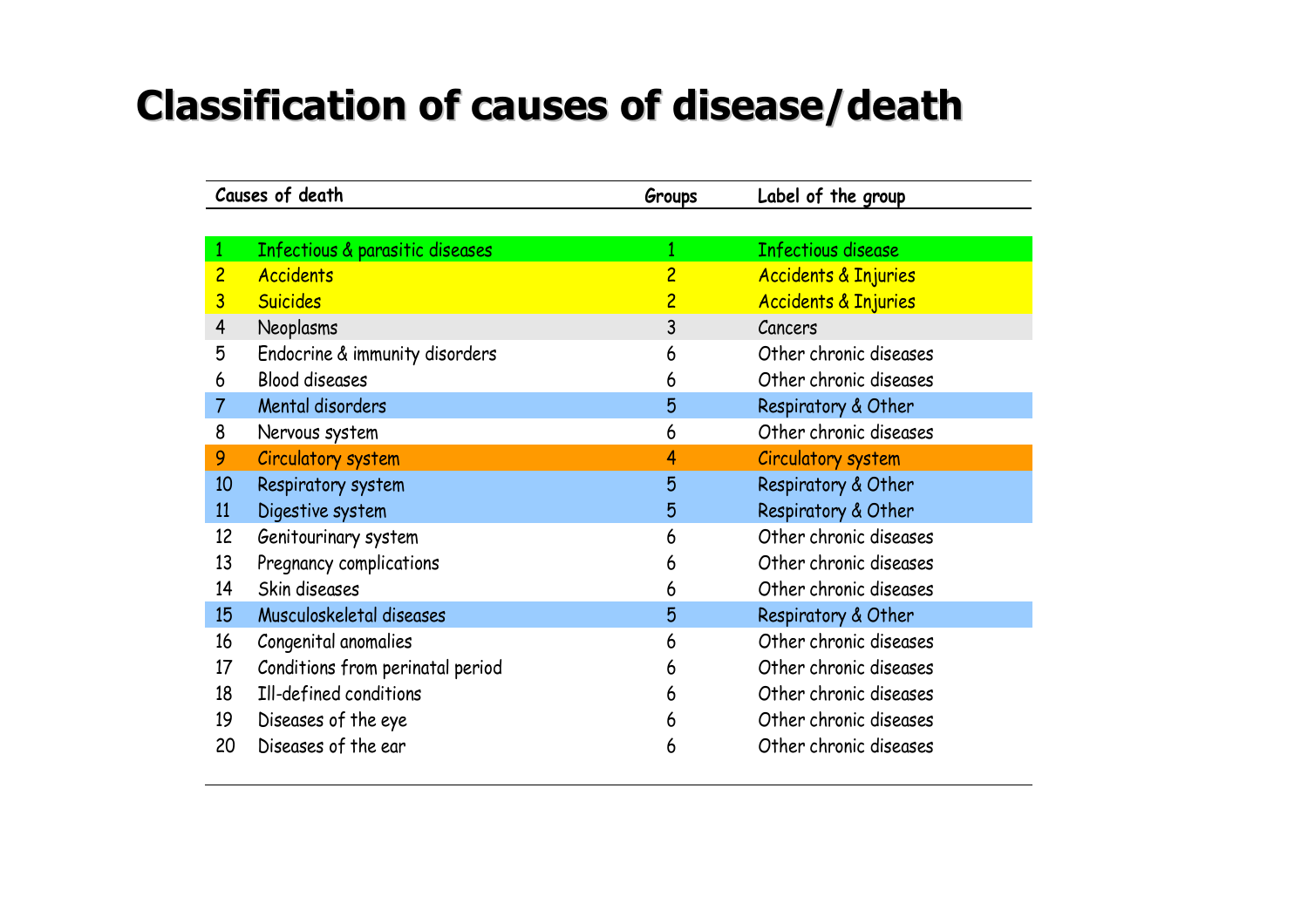#### **Information collected in different years (HSE 1991 Information collected in different years (HSE 1991 -2005)**

| Questions                                           | 1991 | 1992 | 1993 | 1994 | 1995 | 1996 | 1997 | 1998 | 1999 | 2000 | 2001 | 2002 | 2003 | 2004 | 2005 |
|-----------------------------------------------------|------|------|------|------|------|------|------|------|------|------|------|------|------|------|------|
|                                                     |      |      |      |      |      |      |      |      |      |      |      |      |      |      |      |
| LT illness                                          |      |      |      |      |      |      |      |      |      |      |      |      |      |      |      |
| List of illnesses if LT illness is                  |      |      |      |      |      |      |      |      |      |      |      |      |      |      |      |
| present                                             |      |      |      |      |      |      |      |      |      |      |      |      |      |      |      |
|                                                     |      |      |      |      |      |      |      |      |      |      |      |      |      |      |      |
| LLT illness                                         |      |      |      |      |      |      |      |      |      |      |      |      |      |      |      |
|                                                     |      |      |      |      |      |      |      |      |      |      |      |      |      |      |      |
| Taking medicine for                                 |      |      |      |      |      |      |      |      |      |      |      |      |      |      |      |
| 1) Cardiovascular diseases<br>2) Digestive diseases |      |      |      |      |      |      |      |      |      |      |      |      |      |      |      |
| 3) Respiratory diseases                             |      |      |      |      |      |      |      |      |      |      |      |      |      |      |      |
| 4) Nervous system diseases                          |      |      |      |      |      |      |      |      |      |      |      |      |      |      |      |
| 5) Infections                                       |      |      |      |      |      |      |      |      |      |      |      |      |      |      |      |
| 6) Endocrine diseases                               |      |      |      |      |      |      |      |      |      |      |      |      |      |      |      |
| 7) Genitourinary diseases                           |      |      |      |      |      |      |      |      |      |      |      |      |      |      |      |
| 8) Neoplasm                                         |      |      |      |      |      |      |      |      |      |      |      |      |      |      |      |
| 9) Blood diseases                                   |      |      |      |      |      |      |      |      |      |      |      |      |      |      |      |
| 10) Musculoskeletal diseases                        |      |      |      |      |      |      |      |      |      |      |      |      |      |      |      |
| 11) Eye/Ear diseases                                |      |      |      |      |      |      |      |      |      |      |      |      |      |      |      |
| 12) Skin diseases                                   |      |      |      |      |      |      |      |      |      |      |      |      |      |      |      |
| Cardiovascular diseases                             |      |      |      |      |      |      |      |      |      |      |      |      |      |      |      |
|                                                     |      |      |      |      |      |      |      |      |      |      |      |      |      |      |      |
| Blood pressure                                      |      |      |      |      |      |      |      |      |      |      |      |      |      |      |      |
|                                                     |      |      |      |      |      |      |      |      |      |      |      |      |      |      |      |
| <b>Diabetes</b>                                     |      |      |      |      |      |      |      |      |      |      |      |      |      |      |      |
| Asthma                                              |      |      |      |      |      |      |      |      |      |      |      |      |      |      |      |
|                                                     |      |      |      |      |      |      |      |      |      |      |      |      |      |      |      |
| Bladder                                             |      |      |      |      |      |      |      |      |      |      |      |      |      |      |      |
|                                                     |      |      |      |      |      |      |      |      |      |      |      |      |      |      |      |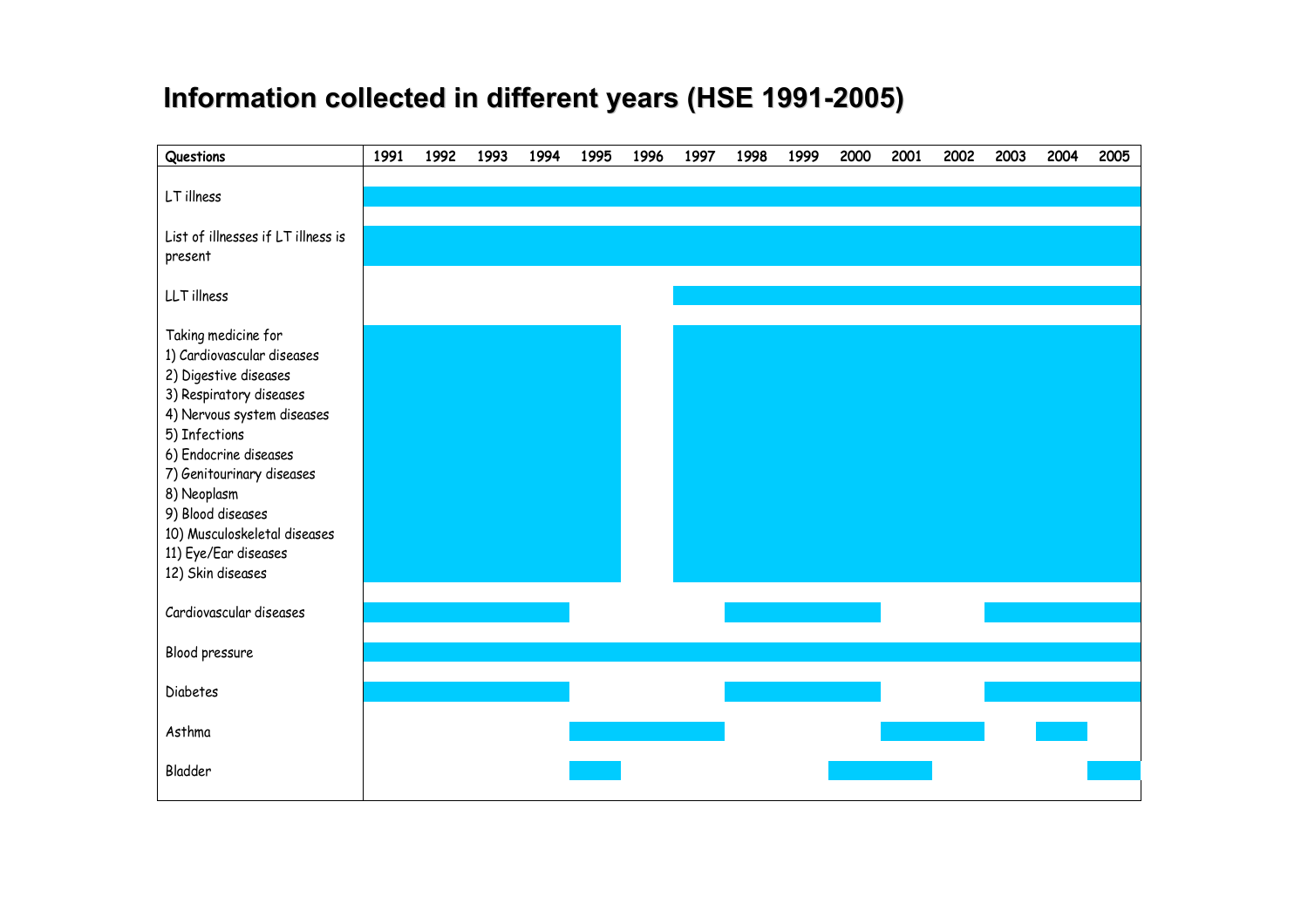#### **Over-time decomposition: Males, 1992-1998**

| 1992-98           | <b>Disease</b> |
|-------------------|----------------|
| <b>Difference</b> | $3.6$ yrs      |
|                   |                |
| Mortality         | $1.0$ yrs      |
| Morbidity         | 2.6 yrs        |
|                   |                |
| Single diseases   | $1.0$ yrs      |
| Comorbidity       | $1.6$ yrs      |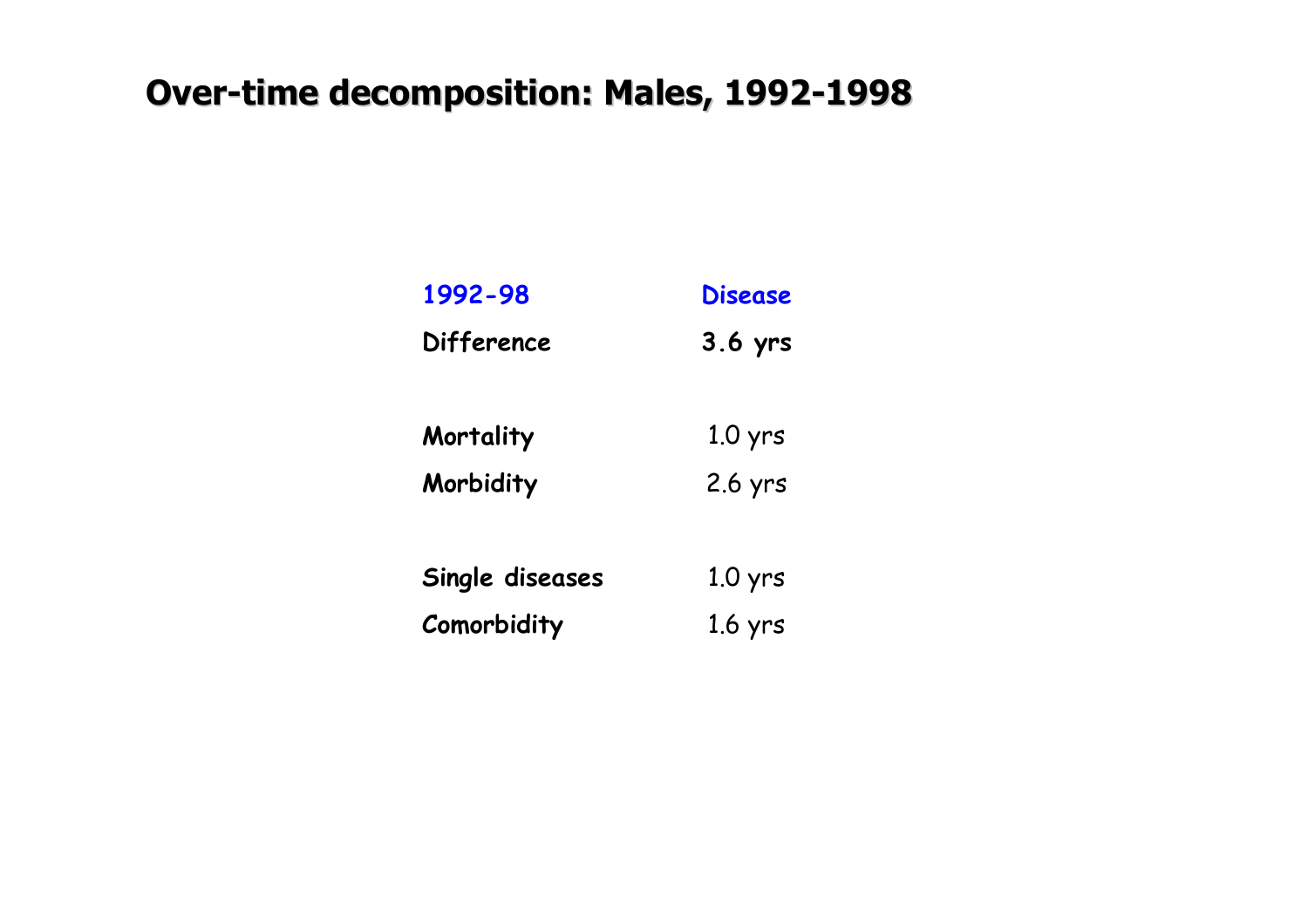#### **Over-time decomposition: Females, 1992-1998**

| 1992-98         | <b>Disease</b> |
|-----------------|----------------|
| Difference      | $1.7$ yrs      |
|                 |                |
| Mortality       | 0.6 yrs        |
| Morbidity       | $1.1$ yrs      |
|                 |                |
| Single diseases | $-1.0$ yrs     |
| Comorbidity     | $2.1$ yrs      |